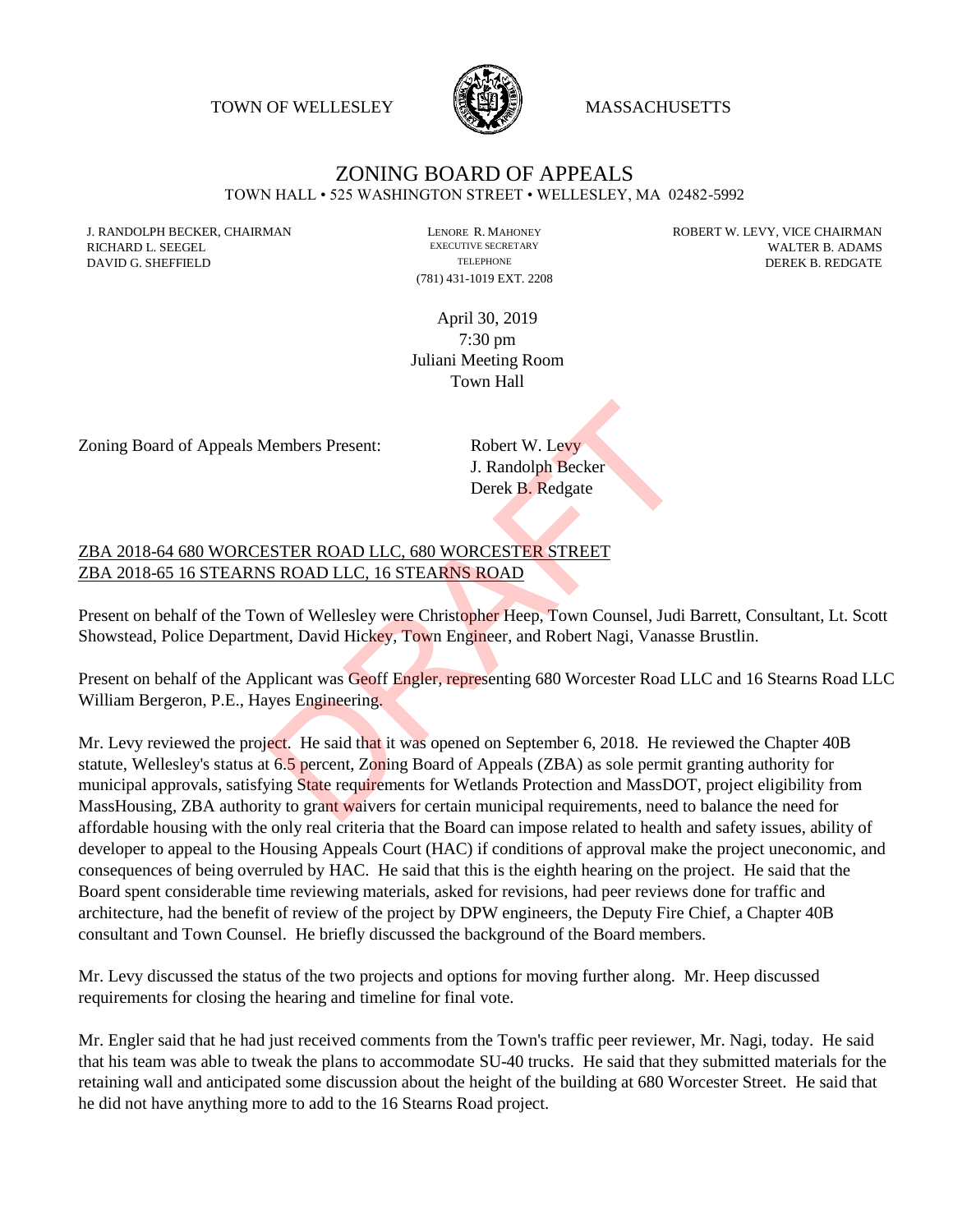Lieutenant Showstead discussed Police Department concerns regarding the size of the entry and exit on Route 9 for multiple emergency vehicles and potential traffic back up on Route 9.

Mr. Nagi said that he reviewed the modified plan. He discussed concerns about delivery truck and emergency vehicle access at 680 Worcester Street, and operational issues if truck loading interferes with internal circulation.

Mr. Bergeron displayed a plan that shows access and parking at 680 Worcester Street. He discussed movement of SU-30, SU-40 and emergency vehicles. He discussed a possible restriction to SU-30 trucks. Mr. Heep said that would not be enforceable by the Police or the Building Inspector.

Mr. Levy discussed the Board's preference for fewer units, more open space and better site circulation by eliminating three units on the top floor. Mr. Becker said that stepping the building back on the east face was a good change. Mr. Engler was not comfortable about losing the top level.

The Board discussed the option of closing the hearing for 680 Worcester Street versus extending. Mr. Engler said that he would consider losing two to four units but would need time to prepare revised plans and have more interaction with the traffic consultants.

Mr. Levy said that the record should show that the Applicant has agreed to extend the date for closing the public hearing to May 28, 2019. Mr. Heep said that a letter of extension should be submitted to the Board tomorrow.

Mr. Redgate moved, Mr. Becker seconded the motion, and the Board voted unanimously to continue the hearing for 680 Worcester Street to May 28, 2019.

Mr. Levy asked Mr. Hickey if he had any further issues with 680 Worcester Street. Mr. Hickey said that he had not reviewed the latest version of the plans. He said that DPW had concerns about the entrance, constructability of the project, safe place to park, construction management, and sewer capacity with respect to serviceability, reliability, and maintenance. Mr. Engler said that he does not expect the footprint of the building to change. He said that they will not be digging up neighbors' backyards. He said that they may lose some units at the higher levels but there will be no major redesign at the ground level. rd should show that the Applicant has agreed to extend the dat<br>Mr. Heep said that a letter of extension should be submitted to<br>ecker seconded the motion, and the Board voted unanimously<br>y 28, 2019.<br>The had any further issu

Mr. Hickey discussed the opportunity to upsize the eight inch sewer pipe. He said that the existing pipe is approximately 40 years old. He said that there have been no reports about integrity issues. Mr. Engler said that the Applicant would accept a condition that the pipe be videoed.

The Board discussed 16 Stearns Road. Mr. Engler said that he had no updates. Mr. Levy asked about open issues and requests for waivers.

Mr. Heep said that Mr. Boehmer had recommended breaking up the articulation on the building facing Sprague Field. He said that would require the Applicant to revise the plans. He said that it could be addressed in the form of a condition. He said that Mr. Boehmer's main objection to the project is not the building but the impact of the number of additional units on the roadway. Mr. Nagi discussed further study by the Town and working with the neighbors to try to improve the pedestrian environment. Ms. Barrett said that the road will change because the number of units at the end of the road will make it the project's driveway. She said that the question is how to achieve equitable space for everyone. Mr. Levy said that based on prior testimony, the neighbors prefer to not see substantial changes. He said that it is not uncommon for developers to make contributions to a town for off-site improvements. Mr. Engler said that the Applicant would probably be comfortable with contributing to study and design but not the work. Mr. Nagi discussed cost and scope of various roadway studies.

Mr. Becker asked about the DPW recommendation for looping the water main. Mr. Heep said that there is a letter from Mr. Hickey that says that it is not necessary for this project but is something that DPW would like to see done eventually.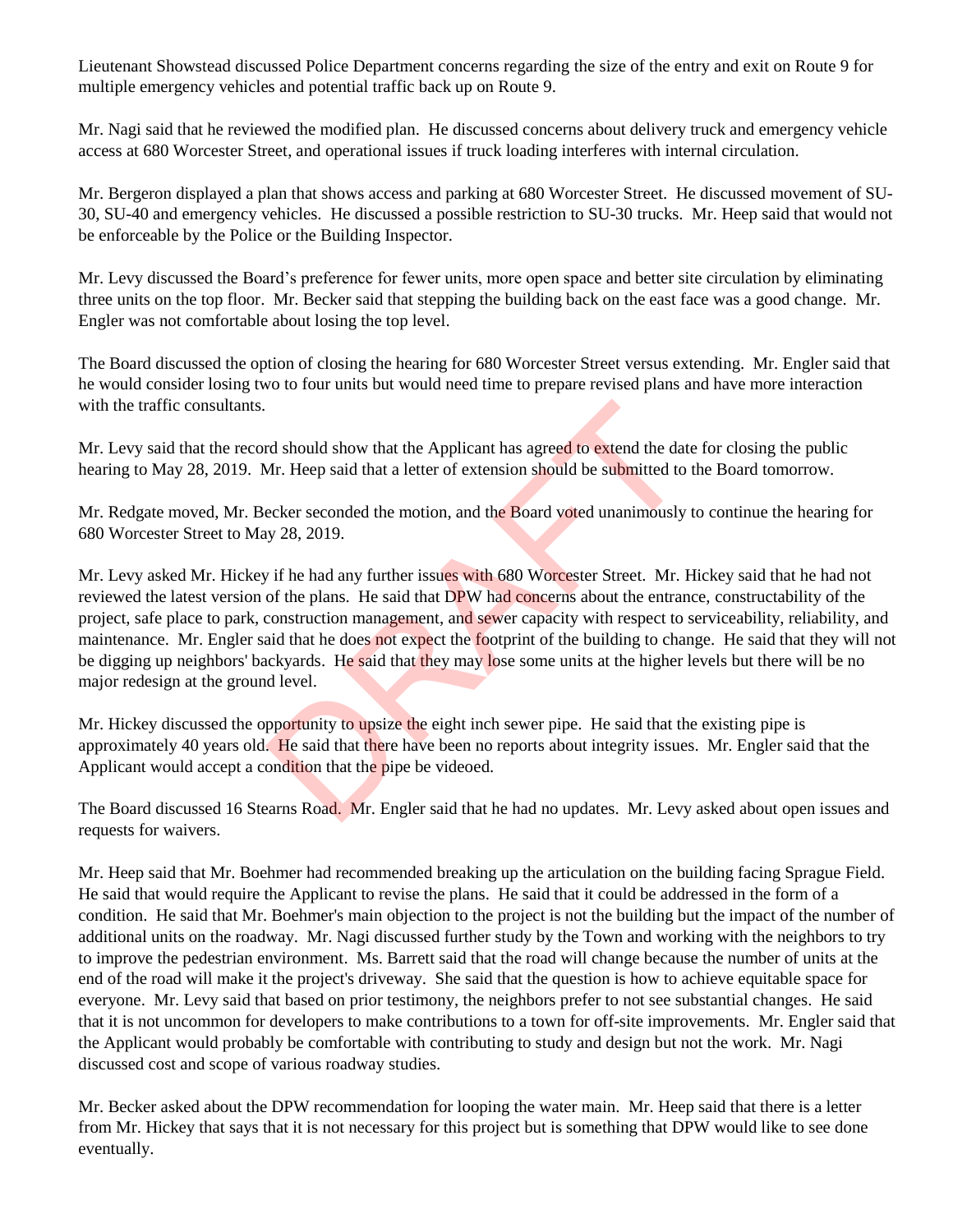The Board reviewed the requested waivers from February 6, 2019.

Mr. Levy said that the got a letter from the direct abutter on Route 9 that talks about the Applicant acquiring the property. Mr. Engler said that is no longer up for discussion.

Quentin Walsh, 10 Francis Road, said that he and his wife have lived there for 43 years. He said that his daughter addressed the Board on their behalf in February and read a written statement regarding concerns about mass, scale, height, density, traffic, and character of the neighborhood. He discussed the previous denial of site eligibility from the State and the Planning Board recommendation of November 20, 2018. He said that the project will destabilize the long term viability of the single family neighborhood. He said that the structure is too large. He said that the Applicant needs to come up with better site and building design in relation to the surroundings. He said that unless the project is scaled back, it should be denied.

Sridhar Tallapragada, 33 Oak Street, said that she has a son who goes to Sprague School. She discussed concerns about two major projects close to the school, environmental impact and land fill.

Santash Chitalia and Marianne Clark said that they represent the Newton Wellesley Alzheimer's Center. They read a letter to the Board that discussed concerns about the impacts of blasting on the patients, added traffic and reduced sunlight.

Paul Cremonini, 396 School Street, said that he has lived there since 1950 and has been involved with the Sprague site for 30 years. He discussed issues associated with building the Sprague School, the landfill and capping the landfill in 2010. He displayed aerial views that show two major culverts that cross under School Street, proceed on the boundary of the school entrance. He said that an extensive grid of pipes and connections go under the landfill to the softball area and join up with the culvert that handles north of Route 9. He discussed the culvert at the entrance to the Newton Wellesley Alzheimer's Center and basins near Stearns Road. He discussed concerns about the effects of blasting and drilling near the aging culverts and who will take responsibility. He discussed concerns about effects on the Alzheimer's Center, the blasting company, the impact of construction vehicles and where they will park, and impact on the fields. He said that the Italo American Club submitted a letter to the Applicant stating that it will not allow construction vehicles on its lot. nne Clark said that they represent the Newton Wellesley Alzhussed concerns about the impacts of blasting on the patients, a sized concerns about the impacts of blasting on the patients, a size of Street, said that he has l

Pete Buhler, 10 Stearns Road, said that he submitted a letter to the Board today. He discussed concerns about health and safety and achieving equity for the neighborhood. He discussed reducing the density, high water table and cancer rates, amount of cars, 22 foot wide street with no sidewalks, old beautiful trees on the road, lack of economic justification for the height, and blasting in proximity to an AUL.

Mr. Buhler said that the Board has asked for the developer's experience working on projects of this scale but has not received it.

Mr. Buhler asked about inserting a condition for escrow to cover any damage during blasting.

Mr. Levy said that the CMP discussed an agreement for construction parking at the Italo American Club. He said that the Board received a letter changing that position. Mr. Engler said that they expect conditions to deal with that issue.

Scott Lainer, 31 Sunset Road, discussed statements made at the hearing about safety for the Alzheimer's patients and parking for construction vehicles. Mr. Levy said that the permit will be conditioned so that no parking will be allowed on public ways or on private without the owner's permission.

Mr. Engler commended Mr. Buhler for his involvement with neighborhood concerns. He said that the laws are clear about the criteria for approval. He said that technical experts have evaluated the data over the past eight months. He said that there are legitimate concerns but supporting documents, only speculation about what might happen. He said